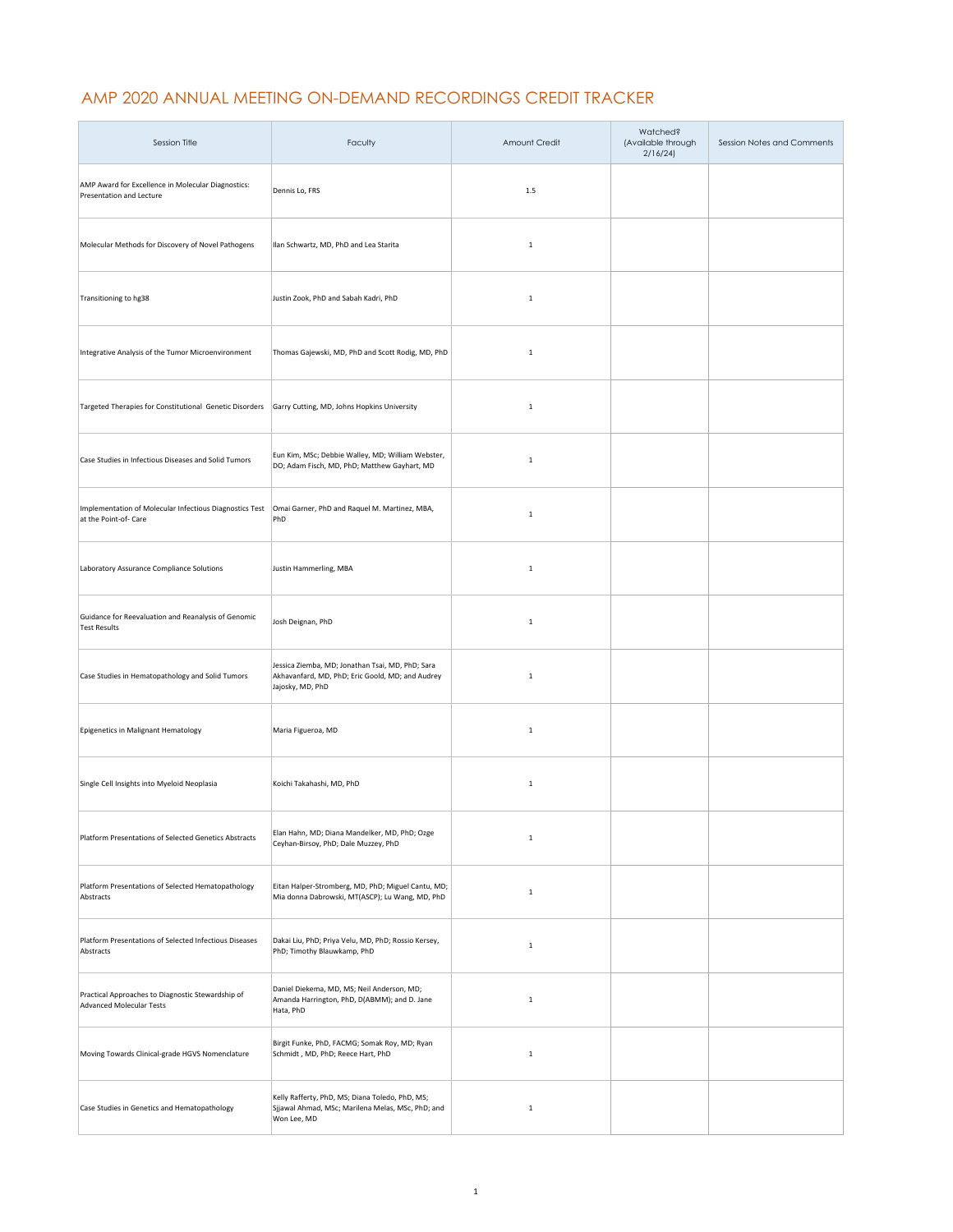| Session Title                                                                                                                              | Faculty                                                                                                        | Amount Credit | Watched?<br>(Available through<br>2/16/24 | Session Notes and Comments |
|--------------------------------------------------------------------------------------------------------------------------------------------|----------------------------------------------------------------------------------------------------------------|---------------|-------------------------------------------|----------------------------|
| Next-generation Sequencing Assay development and<br>validation                                                                             | Dara Aisner, MD, PhD; Ryma Benayed, PhD; Eric<br>Konnick, MD, MS; Kurtis Davies, PhD; Jeremy Segal,<br>MD, PhD | 3             |                                           |                            |
| Next-generation Sequencing Assay development and<br>validation Q&A                                                                         | Dara Aisner, MD, PhD; Ryma Benayed, PhD; Eric<br>Konnick, MD, MS; Kurtis Davies, PhD; Jeremy Segal,<br>MD, PhD | $\mathbf{1}$  |                                           |                            |
| Variant Review and Classification Workshop                                                                                                 | Laura Tafe, MD; Somak Roy, MD; Mark Routbort, MD,<br>PhD                                                       | 1.5           |                                           |                            |
| High-Throughput Functional and Genomic Approaches<br>for Understanding Germline and Somatic Variants                                       | Collin Tokheim, PhD and Jay Shendure MD, PhD                                                                   | 1.5           |                                           |                            |
| COVID-19 Molecular Testing: Experiences from the Field                                                                                     | Teresa Karre, MD; Anthony Tran, DrPH, MPH; Beth<br>Marlowe, PhD; Michael Bachman, MD, PhD                      | $1.5\,$       |                                           |                            |
| Laboratory Economics During a Public Health Emergency:<br>Lessons Learned (and still learning) from the COVID-19<br>Pandemic               | Samuel Caughron, MD; Pranil Chandra, DO, FCAP,<br>FASCP; Jay Patel, MD, MBA                                    | $1.5\,$       |                                           |                            |
| Coronavirus Pandemic Updates                                                                                                               | Carlos Del Rio, MD                                                                                             | $\,$ 1        |                                           |                            |
| Distributed Laboratories and Third Party Interpretation<br>Services                                                                        | Gail Javitt; Matthew Lebo, PhD; Rakesh Nagarajan,<br>PhD, MD                                                   | $1.5\,$       |                                           |                            |
| Point-Counter Point: Clinical Metagenomics Is Worth the<br>Juice                                                                           | Steve Miller, MD, PhD; Stephanie Mitchell, PhD,<br>D(ABMM); William Muller, MD, PhD; Debra Palazzi,<br>MD, MEd | $1.5\,$       |                                           |                            |
| Early Detection and Characterization of Cancer Using<br>cfDNA and Distinction from Clonal Hematopoiesis                                    | Pedram Razavi, MD, PhD and Victor Velculescu, MD,<br>PhD                                                       | 1.5           |                                           |                            |
| Bridging the Gap: Molecular Tumor Boards, Clinical Trials<br>Matching, and the Pathologist-oncologist Interface                            | Marios Giannakis, MD, PhD, and Mia Levy, MD, PhD                                                               | $1.5$         |                                           |                            |
| Machine Learning in Health Care                                                                                                            | Stephen Kingsmore, MD, DSc                                                                                     | $\,$ 1        |                                           |                            |
| Platform Presentations of Selected Informatics Abstracts                                                                                   | Jagadheshwar Balan, MD; Andrew Skol, PhD; Andrea<br>Sboner, PhD: Egiebade Iriabho, MSc                         | $\,$ 1 $\,$   |                                           |                            |
| Platform Presentations of Selected Solid Tumors<br>Abstracts                                                                               | Cameron Beech, MD; Ryan DeCoste, MD; Fumin Lin,<br>PhD; Erica Barnell, PhD                                     | $\,$ 1        |                                           |                            |
| Platform Presentations of Selected Technical Topics<br>Abstracts                                                                           | Xiaotian Wang, PhD; Chris Karlovich, PhD; Lei Zhang,<br>PhD; Ernest Lam, PhD                                   | $\mathbf 1$   |                                           |                            |
| True or False: Interpretation Challenges of Blood Culture<br><b>Identification Panels</b>                                                  | Richard Davis, PhD, and Susan Butler-Wu, PhD                                                                   | $\mathbf{1}$  |                                           |                            |
| Tissue Stewardship: Maximizing the Information That Can Sinchita Roy Chowdhuri, MD, PhD, and Christopher<br>Be Provided by Small Specimens | Gilbert, DO                                                                                                    | $\mathbf{1}$  |                                           |                            |
| What Do All These Mutations Mean?                                                                                                          | Kelly Bolton, MD, PhD and Amy Dezern, MD                                                                       | $1.5\,$       |                                           |                            |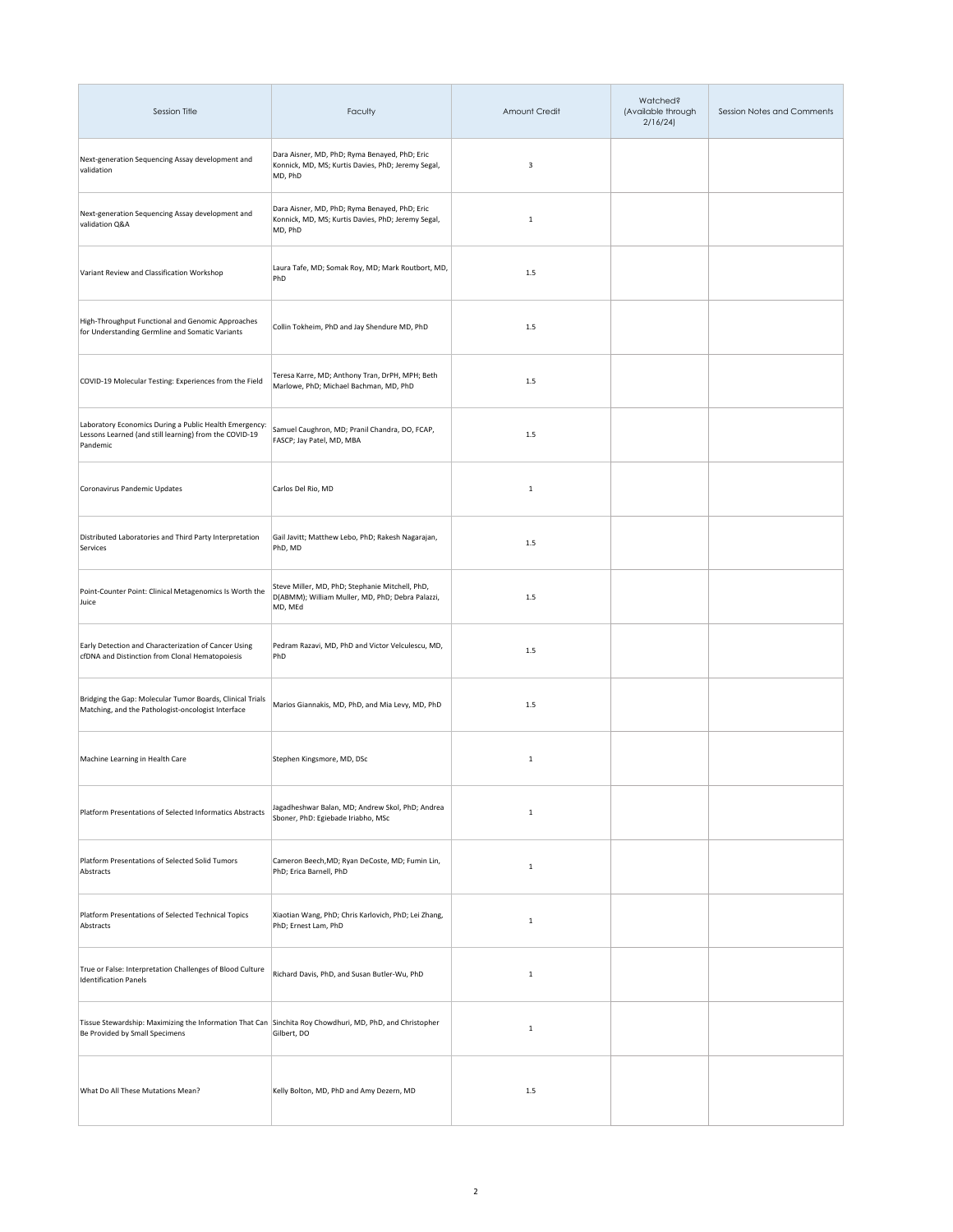| Session Title                                                                                                                                                                                              | Faculty                                                                                                                  | Amount Credit | Watched?<br>(Available through<br>2/16/24 | Session Notes and Comments |  |
|------------------------------------------------------------------------------------------------------------------------------------------------------------------------------------------------------------|--------------------------------------------------------------------------------------------------------------------------|---------------|-------------------------------------------|----------------------------|--|
| Genomics in Children: Coming of Age                                                                                                                                                                        | Sharon Plon, MD, PhD and Jinghui Zhang, PhD                                                                              | $1.5\,$       |                                           |                            |  |
| Enhanced Molecular Diagnosis Through Structural Variant<br>Detection                                                                                                                                       | Madhuri Hegde, PhD and Nicole Hoppman, PhD                                                                               | 1.5           |                                           |                            |  |
| The Roadmap to Recognition of Molecular Professionals<br>as Qualified Healthcare Professionals                                                                                                             | Andrea Ferreira-Gonzalez, PhD; Elaine Lyon, PhD;<br>Christina Lockwood PhD; John Schmitz, PhD, D(ABHI,<br>ABMLI), F(AAM) | $1.5\,$       |                                           |                            |  |
| Strain Typing in Clinical and Public Health Laboratory:<br>Migration to Whole Genome Sequencing for<br>Epidemiology Purposes                                                                               | William Glover, PhD and Sanchita Das, MD                                                                                 | $1.5\,$       |                                           |                            |  |
| DepMap: The Cancer Dependency Map Project                                                                                                                                                                  | William Hahn, MD, PhD                                                                                                    | $\mathbf{1}$  |                                           |                            |  |
| Genomically-informed Lymphoma Classification                                                                                                                                                               | Sandeep Dave, MD and Javeed Igbal, MS, PhD                                                                               | 1.5           |                                           |                            |  |
| Whole Genome Sequencing for Antimicrobial Resistance<br>Testing                                                                                                                                            | Matthew Binnicker, PhD and Kimberlee Musser, PhD                                                                         | 1.5           |                                           |                            |  |
| <b>Emerging Testing Paradigms and Insights</b>                                                                                                                                                             | Steven Bleyl, MD, PhD, Scott Topper, PhD, James Lu,<br>PhD                                                               | 1.5           |                                           |                            |  |
| Tumor Evolution and Therapeutic Resistance                                                                                                                                                                 | Noam Auslander, PhD and Peter Van Loo, PhD                                                                               | $1.5\,$       |                                           |                            |  |
| Next Generation Data: Integration and Dissemination of<br>Molecular Pathology Data                                                                                                                         | Ahmet Zehir, PhD and Cihan Kaya, PhD                                                                                     | $1.5\,$       |                                           |                            |  |
| Gene Therapy for Retinal Disorders                                                                                                                                                                         | Elias I. Traboulsi, MD                                                                                                   | $\,1\,$       |                                           |                            |  |
| Addressing the Clinical Laboratory Workforce Shortage                                                                                                                                                      | Susanne Norris-Zanto, MPH and Jose Manuel<br>Collados                                                                    | $\pmb{0}$     |                                           |                            |  |
| Next Generation Guidelines for Clinical Sequencing:<br>Translating Regulations into Practical Implementation<br>Frameworks                                                                                 | Birgit Funke, PhD, FACMG and Annette Leon, PhD,<br>MS, FACMG                                                             | 0             |                                           |                            |  |
| <b>GetAMPed! Updates and Case Studies in Molecular Pathology</b><br>Below are individual talks in the Get AMPed! course. The course is eligible for partial CE and can be found at the TOP of the CE site. |                                                                                                                          |               |                                           |                            |  |
| Hot Topics in molecular pathology-AMP Survey Results of<br>SARS-CoV-2 Molecular Testing Laboratories                                                                                                       | Karen Weck, MD                                                                                                           | 0.75          |                                           |                            |  |
| COVID-19- Current State of SARS-CoV-2 Testing:<br>Challenges and Triumphs                                                                                                                                  | Erin Graf, PhD, D(ABMM) and Gerald Capraro, PhD                                                                          | 0.5           |                                           |                            |  |
| From the Operating room to the Laboratory: Pre-analytic<br><b>Considerations for Tissues</b>                                                                                                               | Lauren Ritterhouse, MD, PhD                                                                                              | 0.5           |                                           |                            |  |
| Testing Modalities to Look at Genome Structure:<br>Conventional Cytogenetics, FISH, and Chromosomal<br>Microarray Analysis                                                                                 | Yassmine Akkari, PhD, FACMG                                                                                              | 0.5           |                                           |                            |  |
| Introduction to NGS: Libraries, sequencing chemistries<br>and use in clinical practice                                                                                                                     | Honey Reddi, PhD, FACMG                                                                                                  | 0.5           |                                           |                            |  |